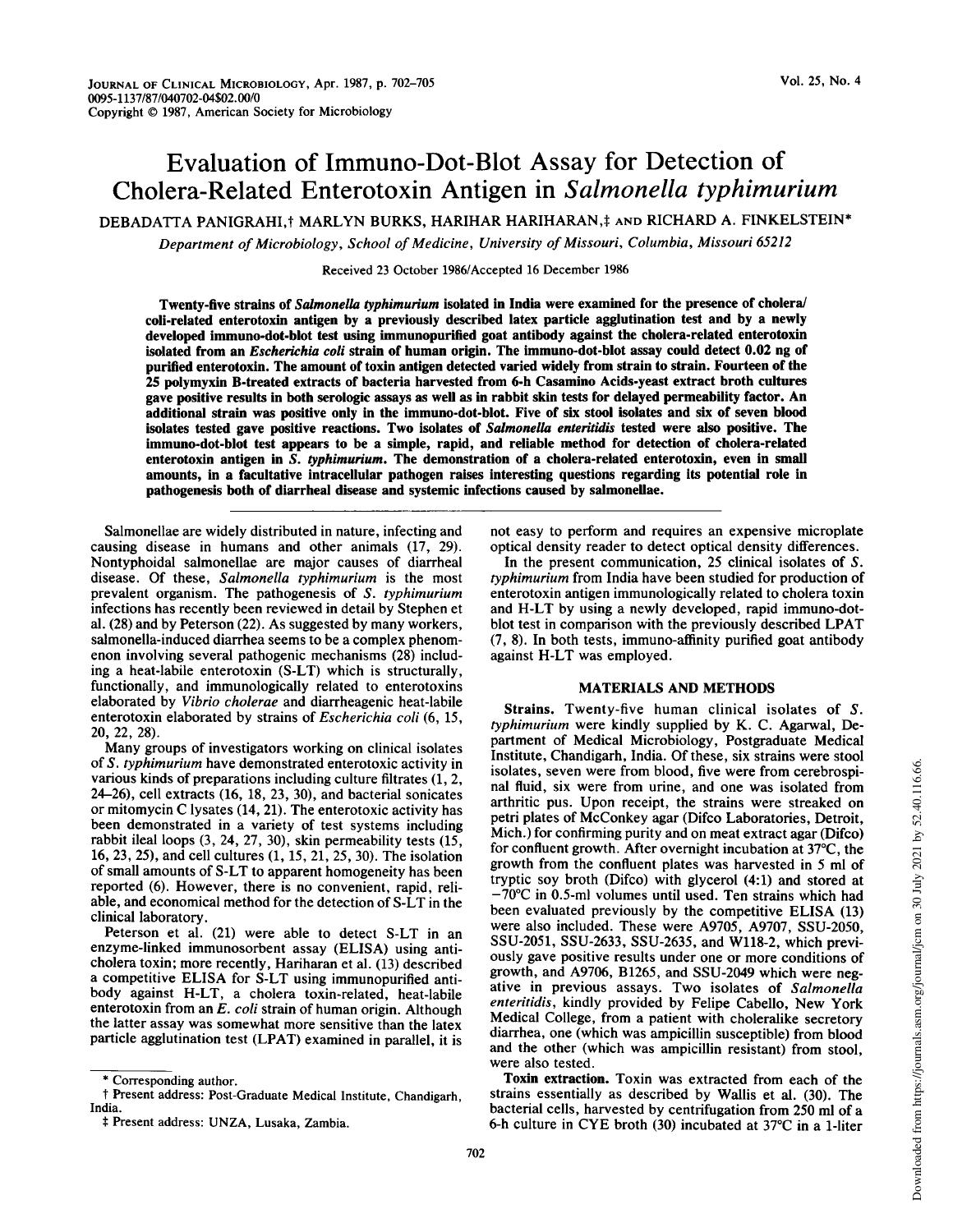Erlenmeyer flask with longitudinal shaking (100 oscillations per min), were extracted with 20 ml of polymyxin B (Sigma Chemical Co., St. Louis, Mo.) solution (6 g per liter of phosphate-buffered saline [pH 7.2] containing 0.05% Tween-20 [Sigma] [PBS-T] instead of Tris hydrochloride buffer). Ail extracts were then concentrated  $20 \times$  using B15 Minicon concentrators (Amicon Corp., Danvers, Mass.).

LPAT. The LPAT was performed as described previously  $(7, 8)$ . A 5-µl sample of immunopurified anti-H-LTsensitized latex particles were mixed with  $10 \mu l$  of toxin extracts in a well of a Boerner slide (American Scientific Products, St. Louis, Mo.). The mixtures were gently shaken for 5 min and observed for agglutination by using transmitted oblique illumination and a hand lens. Purified H-LT (30 ng/ml) (9, 19) and polymyxin B solution were used as positive and negative controls, respectively, with each test procedure.

Immuno-dot-blot assay. Each extract was spotted in  $2-\mu l$ amounts onto nitrocellulose sheets (type HA; pore size, 0.45  $\mu$ m; Millipore Corp., Bedford, Mass.). Polymyxin B solution and purified H-LT were used as negative and positive controls, respectively. The sheets were transferred to a petri dish containing PBS-T and 3% bovine serum albumin (Sigma) and incubated at room temperature (20 to 22°C) for <sup>1</sup> h to saturate nonspecific binding sites. The sheets were then removed, washed twice with agitation in PBS-T, then placed in primary antibody solution, and incubated at 37°C for <sup>1</sup> h with gentle agitation. The primary antibody solution consisted of immunoaffinity-purified goat anti-H-LT (19), <sup>1</sup> mg/ml, diluted 1:50 in PBS-T-1% fetal calf serum. Higher dilutions of primary antibody up through 1:1,000 are also satisfactory. Sheets were removed and washed thrice at room temperature with PBS-T with gentle agitation; the last wash was for 5 min. The sheets were then placed in secondary antibody, peroxidase-labeled, rabbit anti-goat immunoglobulin G (Cooper Biomedical, Malvern, Pa.) diluted 1:1,000 in PBS-T-1% fetal calf serum, and incubated at 37°C with gentle agitation for <sup>1</sup> h. The sheets were removed and washed three times as above. Substrate stock solution, 10 mg of O-dianisidine (Sigma) dissolved in <sup>1</sup> ml of methanol, was prepared immediately before use. It was added to 100 ml of Tris hydrochloride (pH 7.4), to which 100  $\mu$ l of H<sub>2</sub>O<sub>2</sub>-H<sub>2</sub>O mixture was added (100  $\mu$ l of H<sub>2</sub>O<sub>2</sub> [30%] plus 200  $\mu$ l of H20). The nitrocellulose sheets were then placed in the substrate solution for about 10 min until spots developed. The reaction was stopped by rinsing the sheets in distilled water. The sheets were then dried by blotting and kept at  $-70^{\circ}$ C overnight, which enhances the intensity of the spots.

Delayed skin permeability factor. One-tenth milliliter of each of the extracts of the <sup>25</sup> strains of S. typhimurium were injected intradermally in the shaved backs of New Zealand White rabbits as described by Peterson and Sandefur (23). Positive controls included purified H-LT and cholera toxin at doses of 1, 10, and 100 ng, and negative controls included the polymyxin B solution and CYE broth. The intensity of reactions was graded from  $+$  to  $4+.$ 

### RESULTS

Figure <sup>1</sup> illustrates the immuno-dot-blot results with the concentrated extracts from the 25 strains of S. typhimurium. The figure includes a titration of purified H-LT. The test was capable of detecting 20 pg of H-LT in 2  $\mu$ l. Fifteen of the 25 strains tested (strains <sup>1</sup> through 5, 7 through 9, 11 through 13, 18, 21, 22, and 25) gave positive reactions which varied in intensity from barely detectable (e.g., equivalent to ca. 20 pg

of H-LT) to strongly positive (as exemplified by strains 1, 4, 7, 13, and 25). With the exception of strain 9 (which gave one of the weakest reactions), ail of the positive strains were also positive in the LPAT and in skin tests for delayed permeability factor activity. All strains which were negative in the immuno-dot-blot assay were also negative in LPAT and skin permeability assays. Five of the six stool isolates, six of the seven blood isolates (including strain 9), one of the five cerebrospinal fluid isolates, two of the six isolates from urine, and the single isolate from arthritic pus were positive in the immuno-dot-blot assay.

Seven strains which previously gave positive reactions in a competitive ELISA were also positive in the immuno-dotblot assay in the present study. Of these, six were positive in the LPAT. Three strains which were previously negative in the competitive ELISA were likewise negative in both immuno-dot-blot tests and LPAT in the present study. The two isolates of S. enteritidis tested gave weakly positive reactions in both the immuno-dot-blot assay and LPAT.

From our results it is difficult to estimate with precision the amounts of S-LT which are produced by different strains because the immuno-dot-blot assay is based on the crossreactivity of S-LT with antibody against H-LT and it is not clear whether S-LT reacts equivalently to H-LT. However, a sample of immunopurified S-LT, at  $1 \mu$ g of protein per ml or 2 ng per  $2-\mu$  dot, gave a dot-blot reaction which was only slightly less intense than that of an equivalent sample of



FIG. 1. Immuno-dot-blot assay of <sup>25</sup> concentrated polymyxin B extracts of S. typhimurium. Strains <sup>1</sup> through <sup>6</sup> were stool isolates, <sup>7</sup> through <sup>13</sup> were isolated from blood, <sup>14</sup> through <sup>18</sup> were from cerebrospinal fluid, <sup>19</sup> through <sup>24</sup> were from urine, and <sup>25</sup> was from arthritic pus. Positive results (visible to the naked eye before photography) were given by strains <sup>1</sup> through 5, <sup>7</sup> through 9, <sup>11</sup> through 13, 18, 21, 22, and 25. The bottom portion reveals that the assay could detect 20 pg of purified H-LT per 2  $\mu$ l. PB, Polymyxin B control; LT, H-LT control.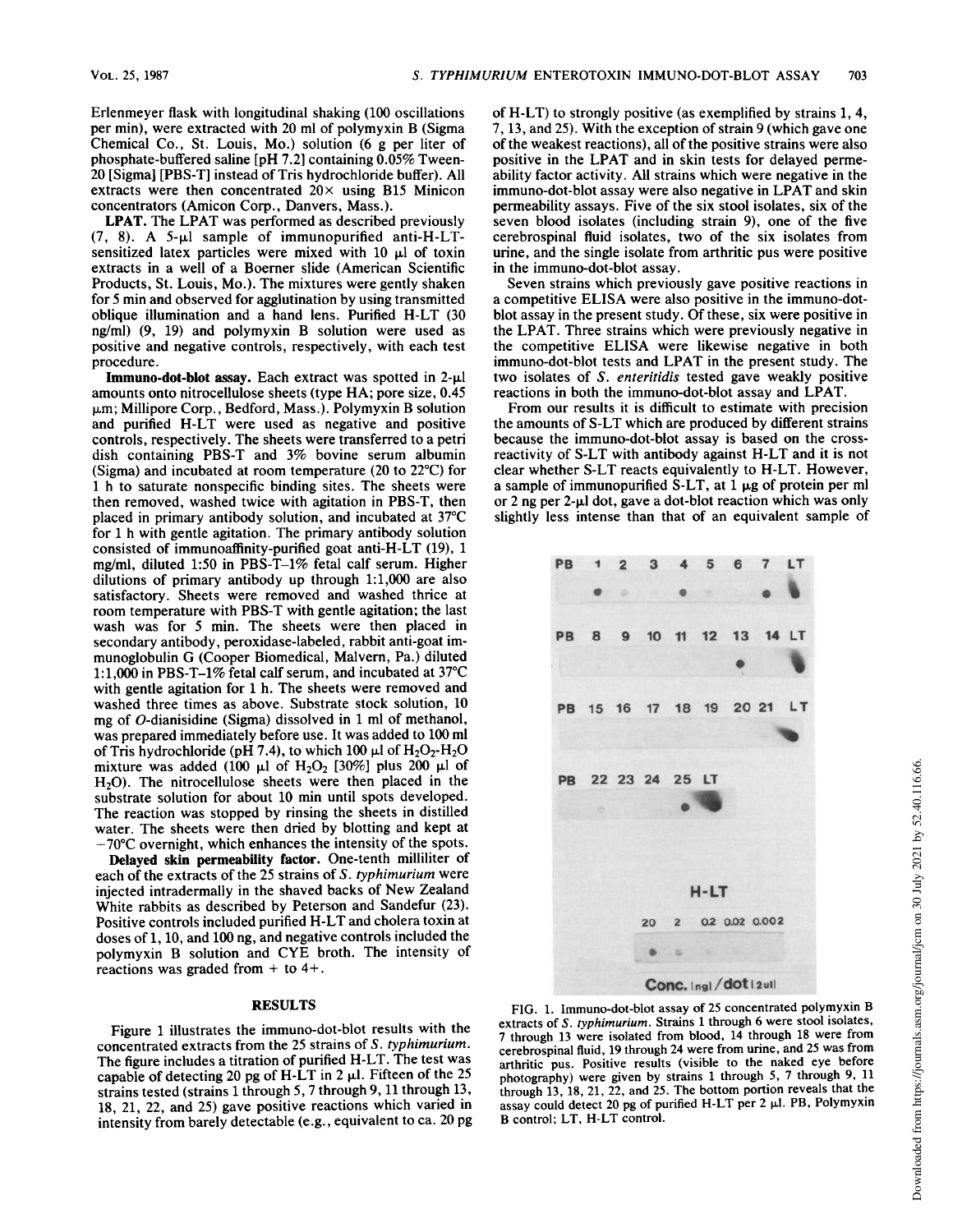H-LT. If we assume that the test is equally sensitive to both S-LT and H-LT, then minimally positive 20x-concentrated salmonella extracts, prepared as described above, contained approximately 10 ng of S-LT per ml. These extracts were prepared from the bacterial cells harvested from 250 ml of culture, i.e., approximately  $250 \times 10^9$  bacteria which had been extracted in 20 ml of polymyxin B solution, so approximately 40 pg was extracted from 10<sup>9</sup> bacteria. Assuming a molecular weight of  $10<sup>5</sup>$  and employing Avogadro's number, this calculates to less than one molecule per cell of the most weakly positive strains and, judging from the intensity of the dots, 1000- to 10,000-fold more for the most strongly positive strains such as strains  $1, 4, 7, 13$ , and  $25$  (Fig. 1).

## **DISCUSSION**

We report here <sup>a</sup> newly developed immuno-dot-blot assay for the detection of CT/LT-related enterotoxin in polymyxin-B extracts of S. typhimurium cells. The test, employing immunoaffinity-purified antibody against H-LT, is based upon the observed immunologic cross-reactivity of S-LT and H-LT. As performed, the minimal detectable amount of purified H-LT was approximately 20 pg per 2  $\mu$ l. Fifteen of 25 isolates from India gave positive results in this assay. Fourteen of the reactive strains were also positive in the LPAT and in skin tests for delayed permeability factor activity. All strains which were negative in the immuno-dotblot assay were also unreactive in LPAT and skin tests. An additional seven strains which had previously given positive reactions, under one or more cultural conditions, in a previously developed competitive ELISA were also reactive in the immuno-dot-blot assay, whereas three strains which were unreactive in the competitive ELISA were similarly unreactive in the present study. Two isolates of S. enteritidis, one from blood and one from stool, from a patient with choleralike secretory diarrhea were also positive.

As reported previously (3, 6, 16, 28, 30), most of the S-LT is cell associated and released by polymyxin; concentrated culture supernatants were negative in both LPAT and immuno-dot-blot assays. Additionally, in the present study we confirmed earlier findings (16, 30) that extracts of young, e.g., 6-h, cultures are more likely to be positive than those of older cultures.

The immuno-dot-blot assay offers significant advantages over previously described tests for S-LT. It appears to be reliable in that most strains which gave positive reactions in immuno-dot-blot assay were also positive in other tests for S-LT including the LPAT, competitive ELISA, and skin tests, and negative strains were likewise negative in the ancillary assays. It is slightly more sensitive than previously described tests, and it is rapid and requires no specialized expensive equipment such as an ELISA reader. Additionally, many extracts can be tested at the same time. Its major disadvantages are the requirements for relatively large amounts of bacterial culture and for concentration of the extracts-a reflection of the small amounts of S-LT produced by most strains.

Minimally reactive strains apparently produced relatively small amounts of S-LT. Assuming that S-LT reacts nearly equivalently to H-LT, extracts of weakly positive strains contained about 40 pg/109 bacteria, which calculates to less than one molecule per cell. Other extracts contained 1,000 to 10,000-fold more S-LT antigen. Although the number of strains tested is too small to permit any generalizations, it is interesting to note that five of six stool isolates gave positive reactions (two strongly positive), as did six of seven blood isolates (two strongly positive), one of five cerebrospinal fluid isolates, two of six urine isolates, and one isolate (strongly positive) from arthritic pus.

The results of this study raise some interesting questions. As indicated in the Introduction, the pathogenesis of salmonella-induced diarrheal disease is complex and may involve the interaction of several mechanisms including the cholera toxin-H-LT-like enterotoxin of the present study, cytotoxic factor(s) (22), and mucosal invasiveness and the host inflammatory response, which have been regarded as essential for the production of enteritis and diarrhea (10-12). Is it possible, as suggested by Peterson (22), that inside intestinal epithelial cells the presence of even trace amounts of S-LT and cytotoxin(s) can exert effects equivalent to larger amounts of these factors delivered to the cell surface by noninvasive enteric pathogens? What is the role (if any) of a choleralike enterotoxin, with profound immunomodulatory potential and other metabolic effects (4, 5), in disseminated Salmonella infections? Are there differences in the clinical manifestations of disease caused by S-LT-producing strains as compared with nonproducers? Do patients with salmonellosis produce antibody against S-LT? It is hoped that further studies will provide some answers.

#### ACKNOWLEDGMENTS

This study was supported in part by Public Health Service grant AI-16776 from the National Institute of Allergy and Infectious Diseases to R.A.F. and a Fogarty International Research Fellowship from the National Institutes of Health to D.P.

We are grateful to K. C. Agarwal and Felipe Cabello for providing strains and to Wayne C. Katt for technical assistance.

#### LITERATURE CITED

- 1. Baloda, S. B., A. Faris, K. Krovacek, and T. Wadstrom. 1983. Cytotonic enterotoxins and cytotoxic factors produced by Salmonella enteritidis and Salmonella typhimurium. Toxicon 21:785-796.
- 2. Baloda, S. B., M. Y. Papoff, and T. Wadstrom. 1985. Enterotoxigenicity among Salmonella typhimurium strains isolated in France. Eur. J. Clin. Microbiol. 4:129-131.
- 3. Caprioli, A., G. D'Agnola, V. Falbo, L. G. Roda, and M. Tomasi. 1982. Isolation of Salmonella wien heat-labile enterotoxin. Microbiologica 5:1-10.
- 4. Finkelstein, R. A. 1984. Cholera, p. 107-136. In R. Germanier (ed.), Bacterial vaccines. Academic Press, Inc., New York.
- 5. Finkelstein, R. A., and F. Dorner. 1985. Cholera enterotoxin (choleragen). Pharmacol. Ther. 27:37-47.
- 6. Finkelstein, R. A., B. A. Marchlewicz, R. J. McDonald, and M. Boesman-Finkelstein. 1983. Isolation and characterization of a cholera-related enterotoxin from Salmonella typhimurium. FEMS Microbiol. Lett. 17:239-241.
- 7. Finkelstein, R. A., and Z. Yang. 1983. Rapid test for identification of heat-labile enterotoxin producing Escherichia coli colonies. J. Clin. Microbiol. 18:23-28.
- 8. Finkelstein, R. A., Z. Yang, S. L. Mosely, and H. W. Moon. 1983. Rapid latex particle agglutination test (LPAT) for heatlabile enterotoxin-producing Escherichia coli strains of porcine origin. J. Clin. Microbiol. 18:1417-1418.
- 9. Geary, S. J., B. A. Marchlewicz, and R. A. Finkelstein. 1982. Comparisons of heat-labile enterotoxins from porcine and human strains of Escherichia coli. Infect. Immun. 36:215-220.
- 10. Giannella, R. A. 1975. Pathogenesis of Salmonella enteritis and diarrhea, p. 170-173. In D. Schlessinger (ed.), Microbiology-1975, American Society for Microbiology, Washington, D.C.
- 11. Giannella, R. A. 1979. Importance of the intestinal inflammatory reaction in Salmonella-mediated intestinal secretion. Infect. Immun. 23:140-145.